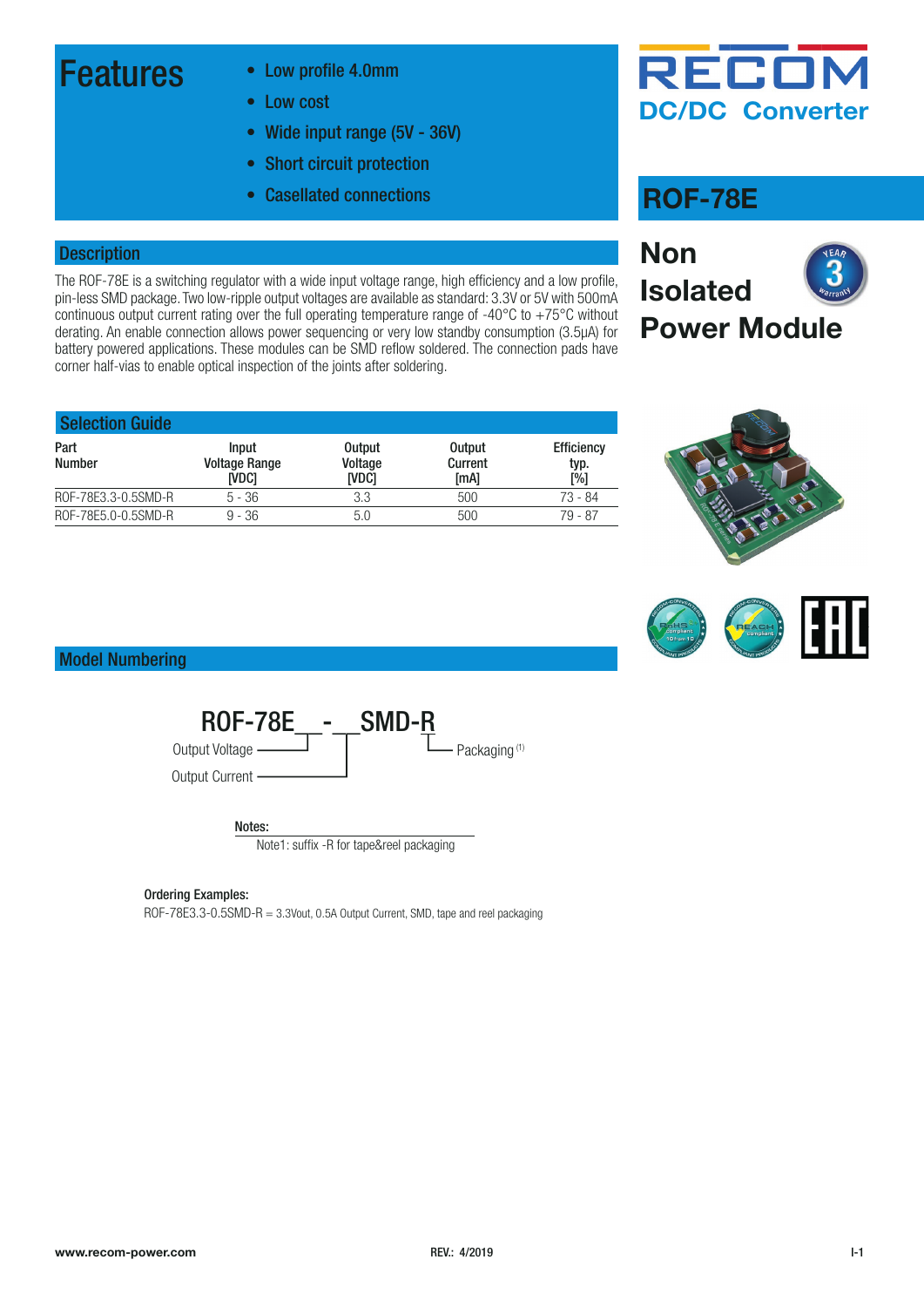## RECON **DC/DC Converter**

# **ROF-78E Series**

Specifications (measured @ Ta=  $25^{\circ}$ C, nom. Vin, full load and after warm-up unless otherwise stated)



#### ROF-78E3.3-0.5SMD





#### ROF-78E5.0-0.5SMD

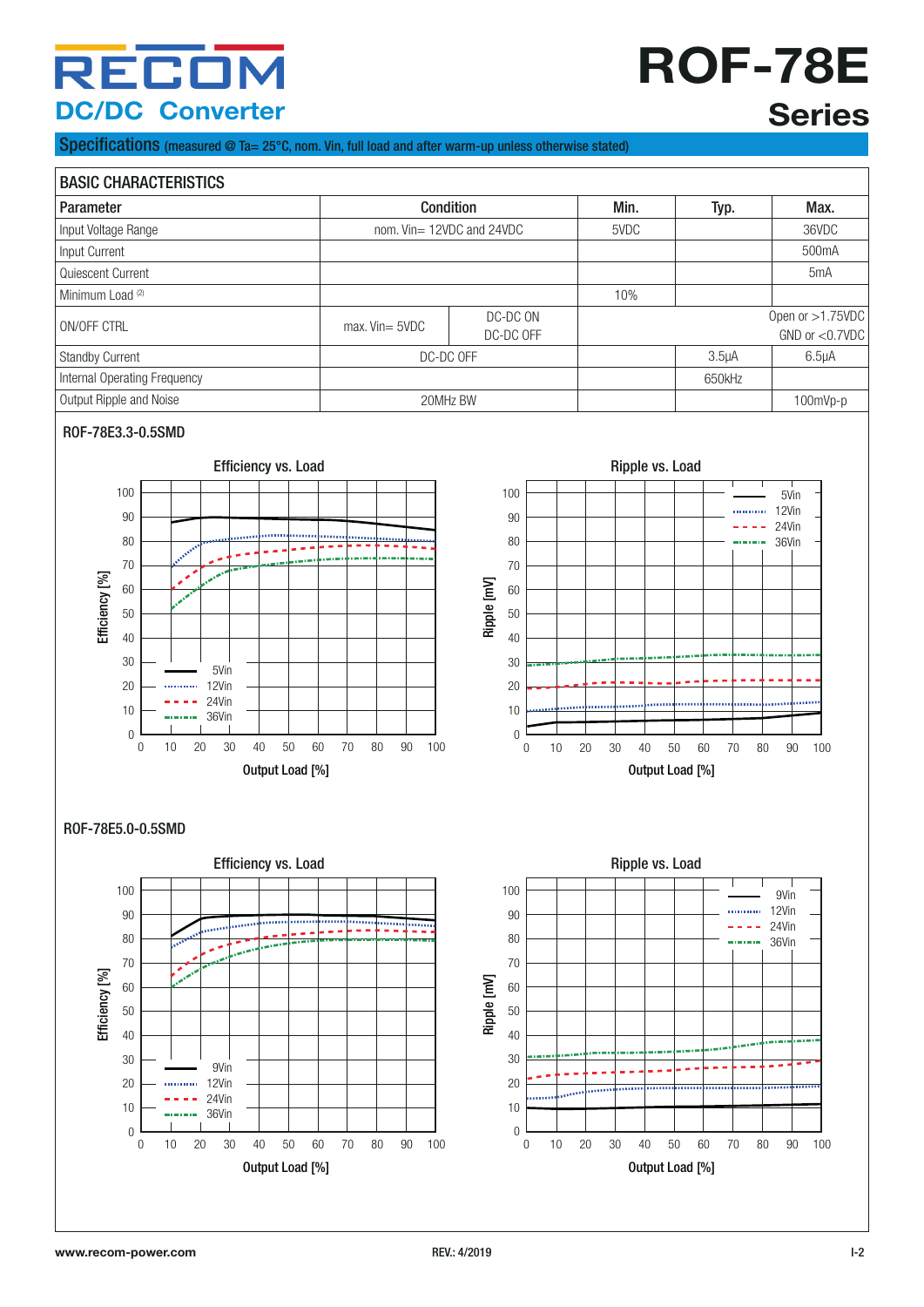## RECOM **DC/DC Converter**

# **ROF-78E**

### **Series**

 $+V_{\text{out}}=$ 

#### Specifications (measured @ Ta= 25°C, nom. Vin, full load and after warm-up unless otherwise stated)

| <b>REGULATIONS</b>             |                                                                                                |                  |  |
|--------------------------------|------------------------------------------------------------------------------------------------|------------------|--|
| Parameter                      | <b>Condition</b>                                                                               | Value            |  |
| Output Accuracy                |                                                                                                | $\pm 5.0\%$ max. |  |
| Line Regulation                | low line to high line                                                                          | $\pm 1.0\%$ max. |  |
| Load Regulation <sup>(2)</sup> | 10% to 100% load                                                                               | $\pm$ 3.0% typ.  |  |
| <b>Transient Response</b>      | 100% to 50% load<br>100% to 10% load                                                           | ±100mV<br>±200mV |  |
| Notes:                         | Note2: Operation below 10% load will not harm the converter, but specifications may not be met |                  |  |

| <b>PROTECTIONS</b>                       |           |                         |  |
|------------------------------------------|-----------|-------------------------|--|
| <b>Parameter</b>                         | Condition | Value                   |  |
| Short Circuit Protection (SCP)           |           | automatic recovery      |  |
| Short Circuit Input Current              |           | 200mA max.              |  |
| Over Current Protection (OCP)            |           | >950mA typ. Hiccup mode |  |
| <b>Optional Diode Protection Circuit</b> |           |                         |  |

#### Add a blocking diode to Vout if current can flow backwards into the output, as this can damage the converter when it is powered down.

The diode can either be fitted across the device if the source is low impedance or fitted in series with the output (recommended).

### Optional Protection 1: Optional Protection 2: K  $+V_{in}$



#### $+\frac{1}{2}$ 5.0SMD ENVIRONMENTAL Parameter **Condition** Condition **Condition** Condition **Condition** Condition **Value** Operating Temperature Range entitled and the vith derating @ free air convection (see graph) and the state of the 485°C to +85°C Operating Humidity **No. 2006** Strategies of the non-condensing **CONTENT STREET STREET STREET STREET STREET STREET STREET STREET STREET STREET STREET STREET STREET STREET STREET STREET STREET STREET STREET STREET STREET STR** MTBF  $\blacksquare$  according to MIL-HDBK-217F, G.B.  $+25^{\circ}$ C  $3500 \times 10^3$  hours Derating Graph 100 (@ free air convection) 90 80  $\frac{1}{1}$ 70 Output Load [%] Output Load [%]  $\frac{1}{1}$ 60  $\overline{\phantom{a}}$ 50  $\frac{1}{2}$ 40  $\overline{1}$ 30  $\frac{1}{1}$ 20 -i 10  $\frac{1}{1}$ 0<br> $-40 -30 -20 -10$  $-40 -30 -20 -10 = 0$  10 20 30 40 50 60 70 80 90 100 75 85 Ambient Temperature [°C]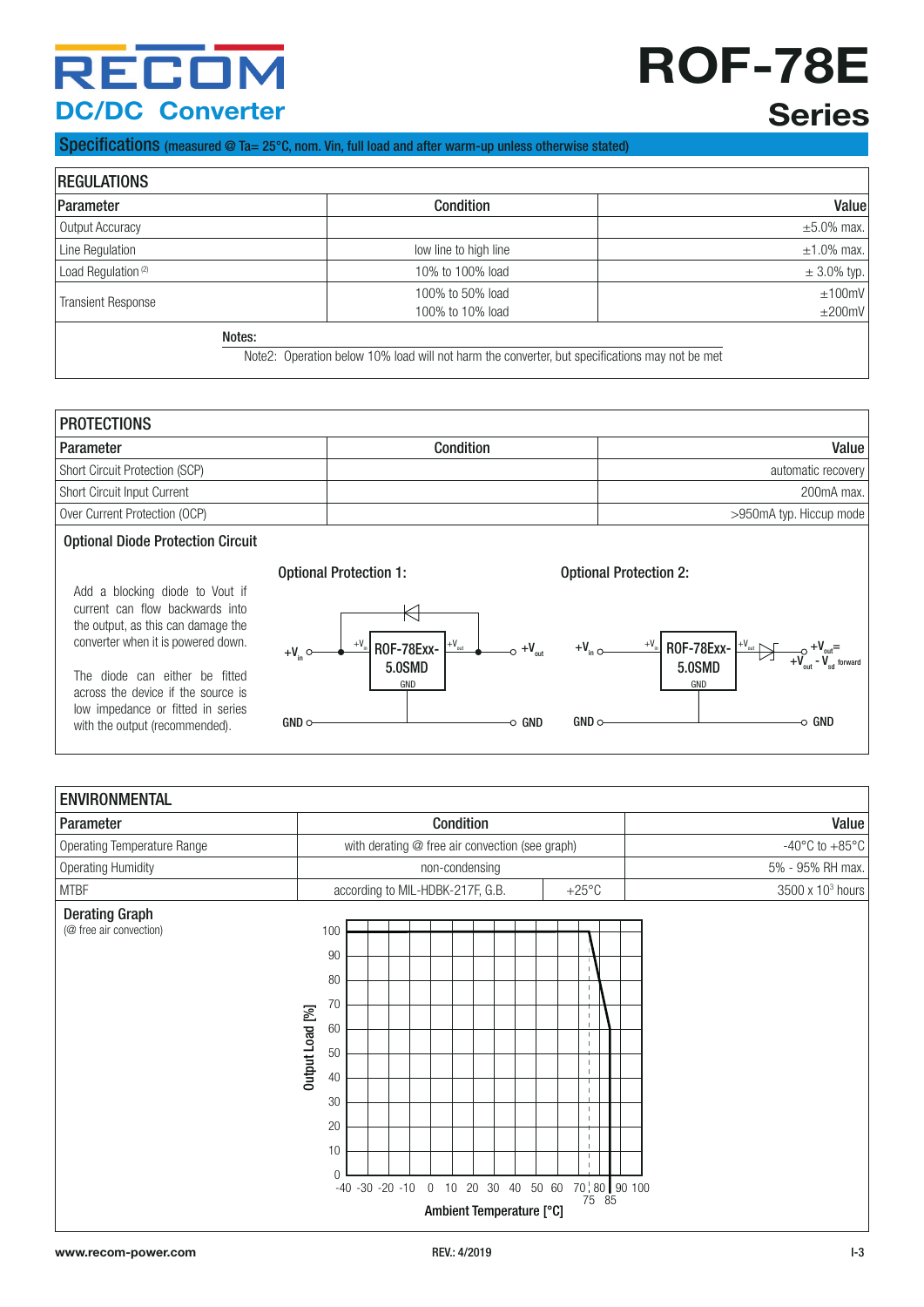## RECOI **DC/DC Converter**

# **ROF-78E**

### **Series**

Specifications (measured @ Ta= 25°C, nom. Vin, full load and after warm-up unless otherwise stated)

| <b>SAFETY AND CERTIFICATIONS</b>                                                                            |                             |                               |  |
|-------------------------------------------------------------------------------------------------------------|-----------------------------|-------------------------------|--|
| Certificate Type (Safety)                                                                                   | <b>Report / File Number</b> | <b>Standard</b>               |  |
| $RoHs 2+$                                                                                                   |                             | RoHS-2011/65/EU + AM-2015/863 |  |
| EAC                                                                                                         | RU-AT.49.09571              | TP TC 004/2011                |  |
|                                                                                                             |                             |                               |  |
| <b>EMC Compliance</b>                                                                                       | <b>Condition</b>            | <b>Standard / Criterion</b>   |  |
|                                                                                                             |                             |                               |  |
| Information technology equipment - Radio disturbance<br>characteristics - Limits and methods of measurement | with external filter        | <b>EN55032, Class B</b>       |  |



| <b>Component List Class A and B</b> |    |  |  |
|-------------------------------------|----|--|--|
| C1                                  | C. |  |  |

The capacitors used are ceramic capacitors, rated voltage 50V

1µF 1µF 33µH

| DIMENSION AND PHYSICAL CHARACTERISTICS |                                                                                                                                                                                                                               |                                                                                                                                                                     |
|----------------------------------------|-------------------------------------------------------------------------------------------------------------------------------------------------------------------------------------------------------------------------------|---------------------------------------------------------------------------------------------------------------------------------------------------------------------|
| Parameter                              | <b>Type</b>                                                                                                                                                                                                                   | Value                                                                                                                                                               |
| Material                               | PCB                                                                                                                                                                                                                           | FR4, (UL94 V-0)                                                                                                                                                     |
| Package Dimension (LxWxH)              |                                                                                                                                                                                                                               | 12.5 x 13.5 x 4.0mm                                                                                                                                                 |
| Package Weight                         |                                                                                                                                                                                                                               | 1g typ.                                                                                                                                                             |
| <b>Dimension Drawing (mm)</b>          | 12.50<br>Pin 2<br>3.50<br>틬<br>E<br>$\Box$<br>唔唱<br>Ō.<br>ᇋ<br>4.00<br><b>Recommended Footprint Details</b><br>2.50<br>2.50<br>3<br>4<br><b>Top View</b><br><b>Bottom View</b><br>2.00<br>0.25<br>3<br>$\overline{2}$<br>0.25 | <b>Pin Connections</b><br>Pin #<br>Single<br>$+V$ in<br>$\mathbf{2}$<br>GND<br>$\mathfrak{S}$<br>$+$ Vout<br><b>CTRL</b><br>4<br>Tolerance:<br>$xx.xx = \pm 0.25mm$ |